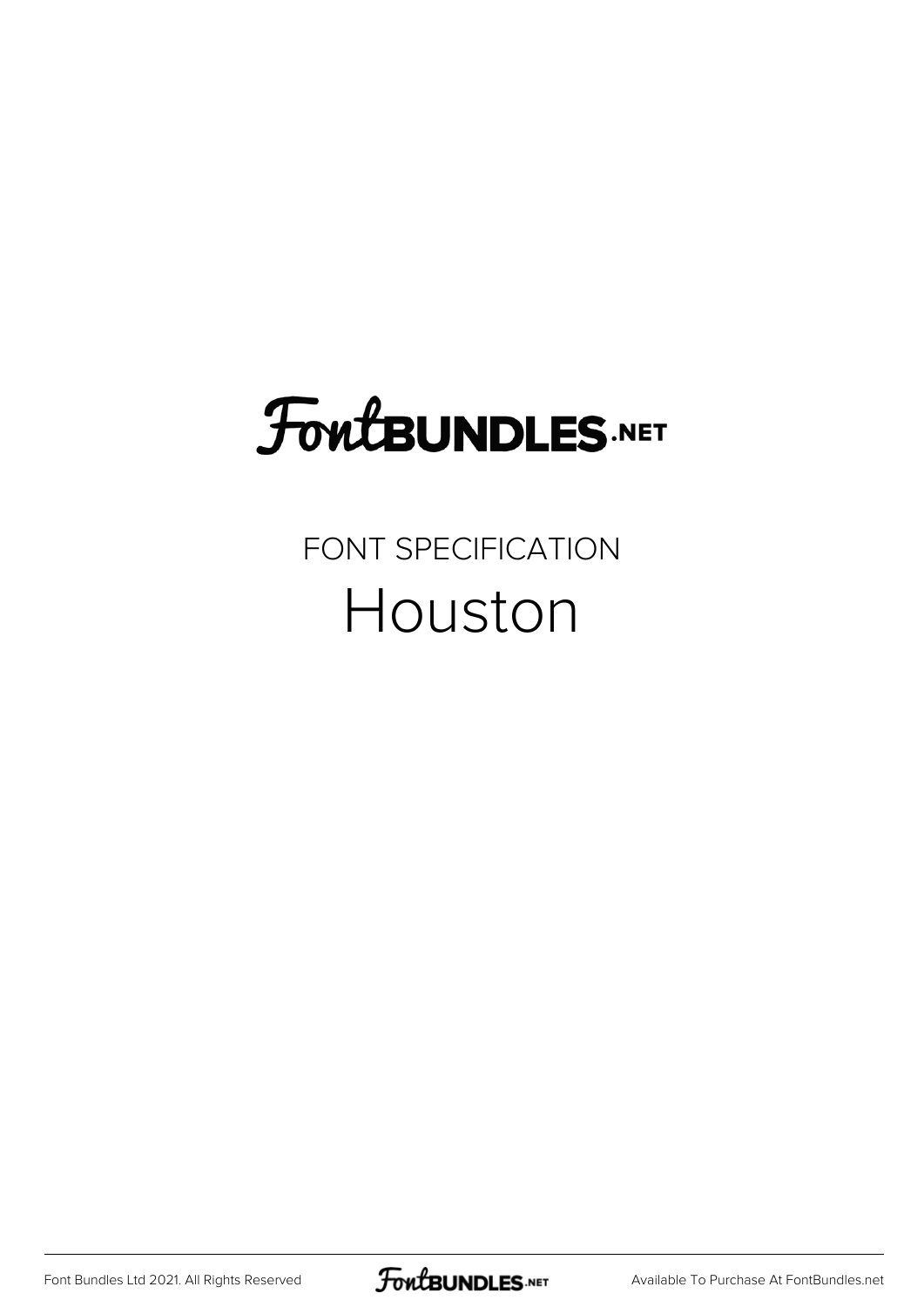#### Houston - Regular

**Uppercase Characters** 

## ABCDEFGHIJKLMNOPQR STUVWXYZ

Lowercase Characters

a b c d e f g h i j k l m n o p g r s t u w w x **y** 3

**Numbers** 

### 0123456789

**Punctuation and Symbols** 

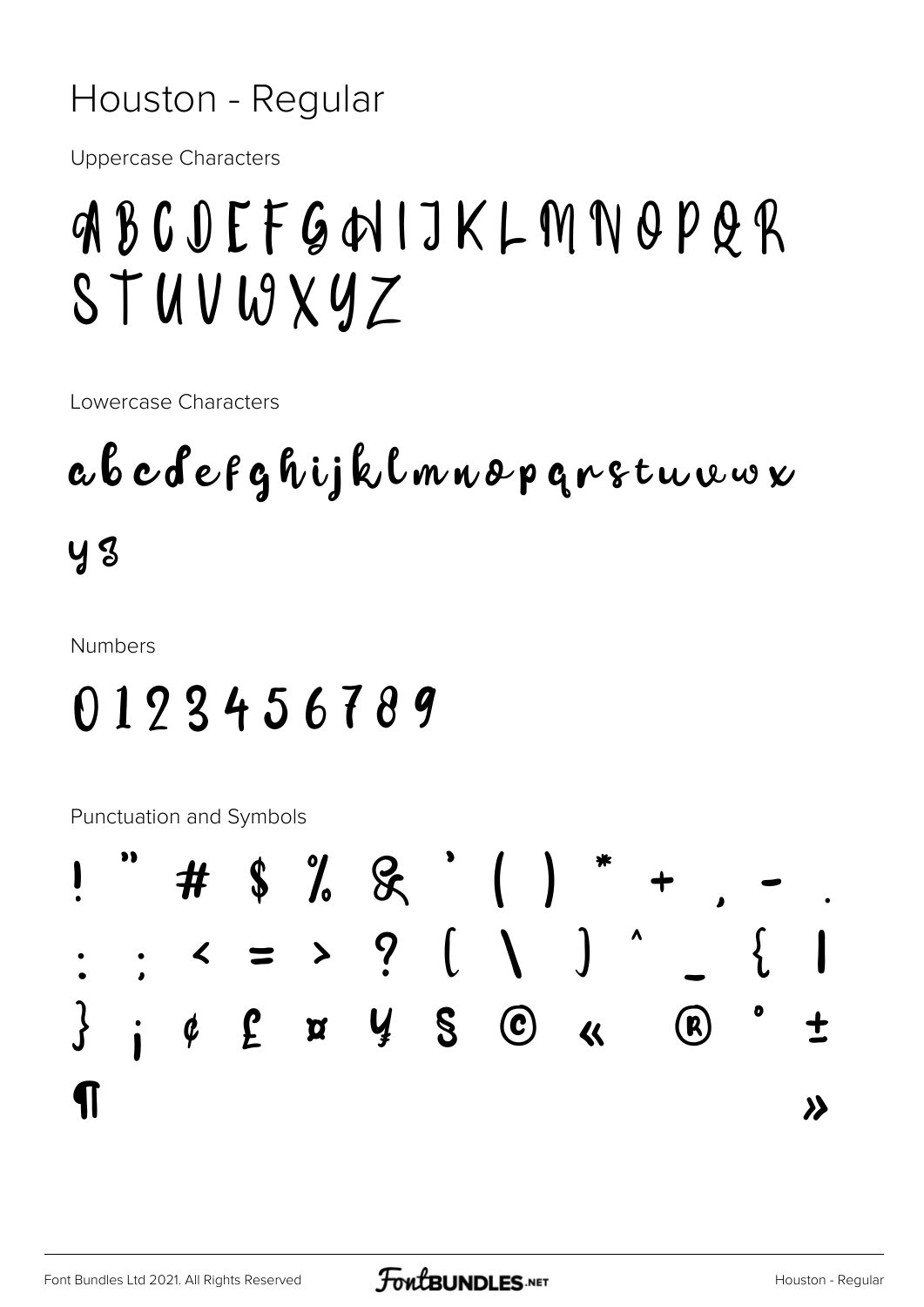All Other Glyphs

|  |  |  | $\dot{\mathfrak A} \quad \dot{\mathfrak A} \quad \dot{\mathfrak A} \quad \ddot{\mathfrak A} \quad \dot{\mathfrak A} \quad \dot{\mathfrak A} \quad \mathfrak A \quad \mathfrak C \quad \dot{\mathsf E}$ |  |
|--|--|--|--------------------------------------------------------------------------------------------------------------------------------------------------------------------------------------------------------|--|
|  |  |  | É Ê Ë İ İ Ï J Ñ                                                                                                                                                                                        |  |
|  |  |  | $\dot{\theta} \quad \dot{\theta} \quad \dot{\theta} \quad \ddot{\theta} \quad \ddot{\theta} \quad \dot{\theta} \quad \dot{\theta}$                                                                     |  |
|  |  |  | Û Ü Ý Þ B à á â ã                                                                                                                                                                                      |  |
|  |  |  | ä å ce ç è é è ë i                                                                                                                                                                                     |  |
|  |  |  | i î ï d <sup>e</sup> ñ d d d d                                                                                                                                                                         |  |